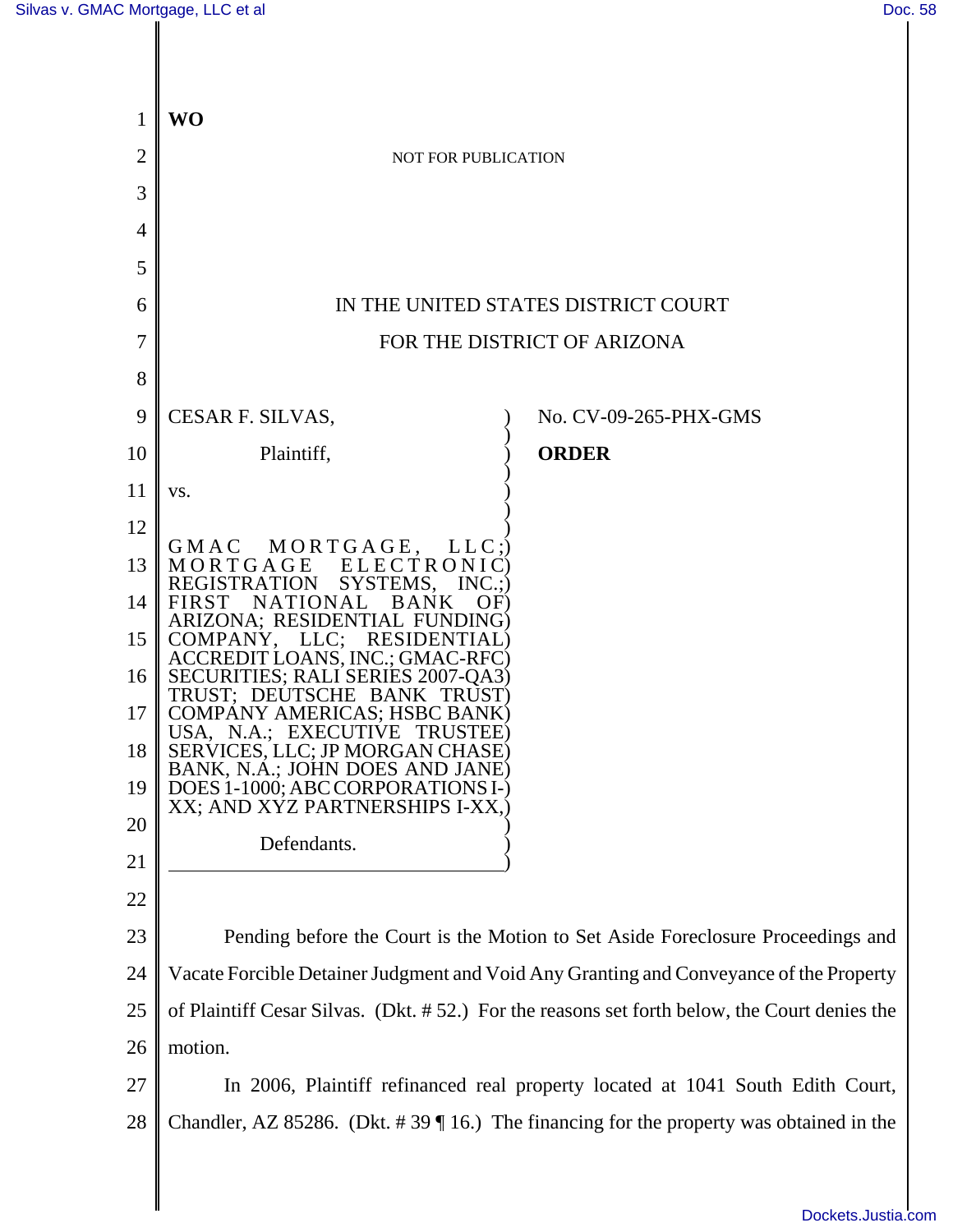1 2 3 4 5 6 7 8 9 amount of \$375,641.00 pursuant to a promissory note that was secured by a deed of trust. (*Id.* ¶ 19.) On June 29, 2009, a trustee's sale was held and the property was sold. (Dkt. # 52 at 2-3.) On July 7, 2009, a forcible detainer judgment was apparently obtained against Plaintiff and he was forced to vacate the property. On July 30, 2009, Plaintiff filed this motion, arguing that, pursuant to Federal Rule of Civil Procedure 60(b), the Court has authority to set aside the June 29 trustee's sale, vacate the forcible detainer judgment, and void any granting and conveyance of the property . (Dkt. # 52 at 5.) Defendants argue that Rule 60(b) does not permit this Court to grant the relief requested by Plaintiff. (Dkt. # 53 at 2.)

10 11 12 13 14 Federal Rule of Civil Procedure 60(b) states that "on motion and just terms, the court may relieve a party or its legal representative from a final judgment, order, or proceeding . . . ." Fed. R. Civ. P. 60(b); *see also* 11 Charles Alan Wright, Arthur R. Miller & Mary Kay Kane, *Federal Practice and Procedure* § 2851 (2d ed. 1995) ("Rule 60 regulates the procedures by which a party may obtain relief from a final judgment.").

15 16 17 18 19 20 21 22 23 24 25 26 Arizona law confers power of sale upon the trustee holder of a deed of trust independent of the judicial system. Ariz. Rev. Stat. § 33-807; *see also In re Krohn*, 203 Ariz. 205, 208, 52 P.3d 774, 777 (2002) (citing *Patton v. First Fed. Sav. & Loan Ass'n*, 118 Ariz. 473, 477, 578 P.2d 152, 156 (1978)) ("A mortgage generally may be foreclosed only by filing a civil action while, under a Deed of Trust, the trustee holds a power of sale permitting him to sell the property out of court with no necessity of judicial action."). "[N]onjudicial foreclosure statutes . . . reflect a carefully crafted balancing of the interests of beneficiaries, trustors, and trustees. Trustees . . . need to have clearly defined responsibilities to enable them to discharge their duties efficiently and to *avoid embroiling the parties in timeconsuming and costly litigation*." *TransAmerica Fin. Serv., Inc. v. Lafferty*, 175 Ariz. 310, 314, 856 P.2d 1188, 1192 (Ct. App. 1993) (emphasis added) (citing *I.E. Assoc. v. Safeco Title Ins. Co.*, 702 P.2d 596, 600 (Cal. 1985)).

27 28 Here, Plaintiff does not seek relief from a final judgment, order, or proceeding of this Court. Rather, Plaintiff seeks relief from a nonjudicial trustee's sale that proceeded